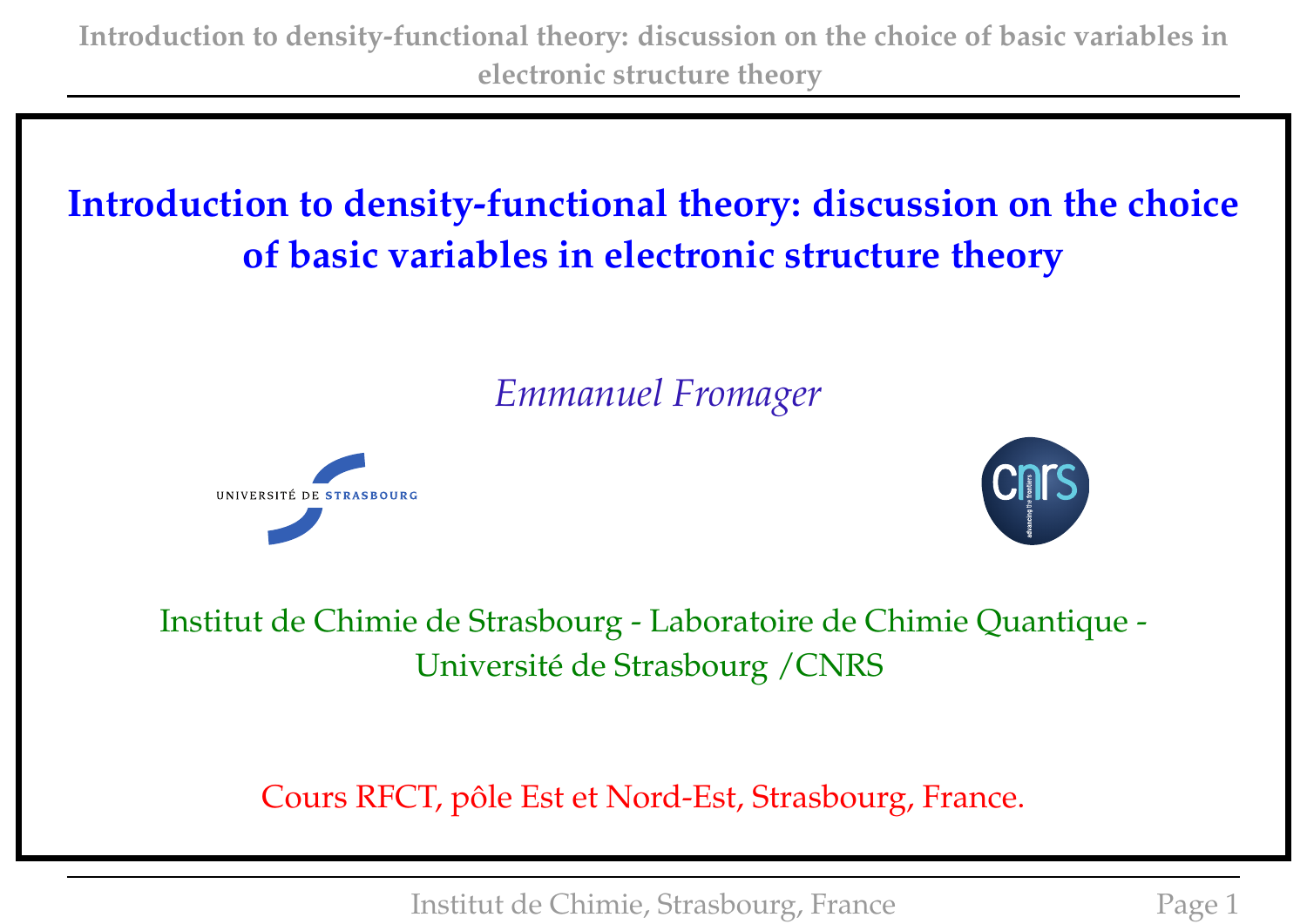### Electronic Hamiltonian, SI and atomic units

- We work within the Born–Oppenheimer approximation (the nuclei are fixed)
- The Hamiltonian describing a  $N$ -electron molecule can be written as

$$
\hat{H} = \hat{T} + \hat{W}_{\rm ee} + \hat{V}_{\rm ne}
$$

$$
\hat{T} \equiv \sum_{i=1}^{N} -\frac{\hbar^2}{2m_e} \nabla_{\mathbf{r}_i}^2 = \sum_{i=1}^{N} -\frac{\hbar^2}{2m_e} \left( \frac{\partial^2}{\partial x_i^2} + \frac{\partial^2}{\partial y_i^2} + \frac{\partial^2}{\partial z_i^2} \right) \rightarrow \text{ kinetic energy}
$$
\n
$$
\hat{W}_{\text{ee}} = \frac{1}{2} \sum_{i \neq j}^{N} \hat{w}_{\text{ee}}(i, j) \quad \text{with} \quad \hat{w}_{\text{ee}}(i, j) \equiv \frac{e^2}{4\pi\varepsilon_0 r_{ij}} \times \rightarrow \text{ electron-electron repulsion}
$$
\n
$$
\hat{V}_{\text{ne}} = \sum_{i=1}^{N} \hat{v}_{\text{ne}}(i) \qquad \text{with} \quad \hat{v}_{\text{ne}}(i) \equiv -\sum_{A}^{\text{nuclei}} \frac{Z_A e^2}{4\pi\varepsilon_0 |\mathbf{r}_i - \mathbf{R}_A|} \times \rightarrow \text{ electron-nuclei attraction}
$$

• A physical N-electron wavefunction  $\Psi(\mathbf{r}_1, \mathbf{r}_2, \dots, \mathbf{r}_N)$  depends on the positions of each electron (spin will be introduced later on) and fulfills the Schrödinger equation  $\hat{H}\Psi = E\Psi$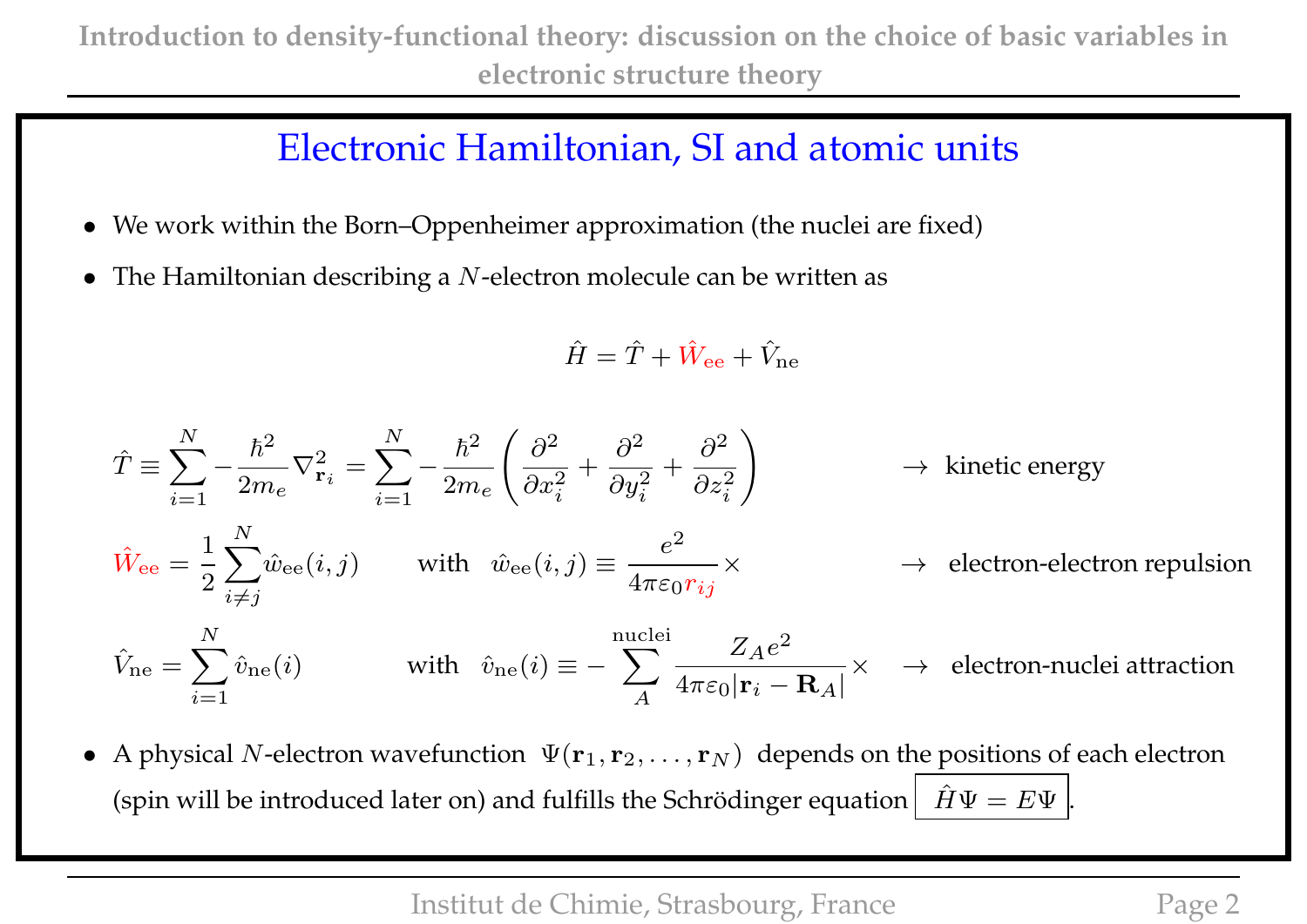### Electronic Hamiltonian, SI and atomic units

• Hydrogen atom  $(N = 1)$ :

$$
\hat{H} \rightarrow -\frac{\hbar^2}{2m_e} \left( \frac{\partial^2}{\partial x^2} + \frac{\partial^2}{\partial y^2} + \frac{\partial^2}{\partial z^2} \right) - \frac{e^2}{4\pi\varepsilon_0\sqrt{x^2 + y^2 + z^2}} \times ,
$$
\n
$$
E \rightarrow E_n = -\frac{E_1}{n^2} \text{ where the ionization energy equals } E_I = \frac{m_e e^4}{2(4\pi\varepsilon_0)^2 \hbar^2} \approx 13.6 \,\text{eV}.
$$
\nThe ground-state wavefunction  $(n = 1)$  equals  $\Psi_{1s}(x, y, z) = \frac{1}{\sqrt{\pi}a_0^{3/2}} e^{-\sqrt{x^2 + y^2 + z^2}/a_0}$  where the Bohr radius equals  $a_0 = \frac{4\pi\varepsilon_0 \hbar^2}{m_e e^2} \approx 0.529 \,\text{\AA}.$ 

- Working with so-called "atomic units" simply consists in using unitless energy  $\tilde{E} = E/2E_I$  and coordinates  $\tilde{x} = x/a_0$ ,  $\tilde{y} = y/a_0$ ,  $\tilde{z} = z/a_0$ .
- The ground-state energy of the hydrogen atom is therefore −0.5 in atomic units.
- Returning to the general  $N$ -electron problem, the Schrödinger equation in atomic units is obtained from  $\frac{\hat{H}\Psi}{2\pi}$  $2E_{\rm I}$  $= \tilde{E}\Psi$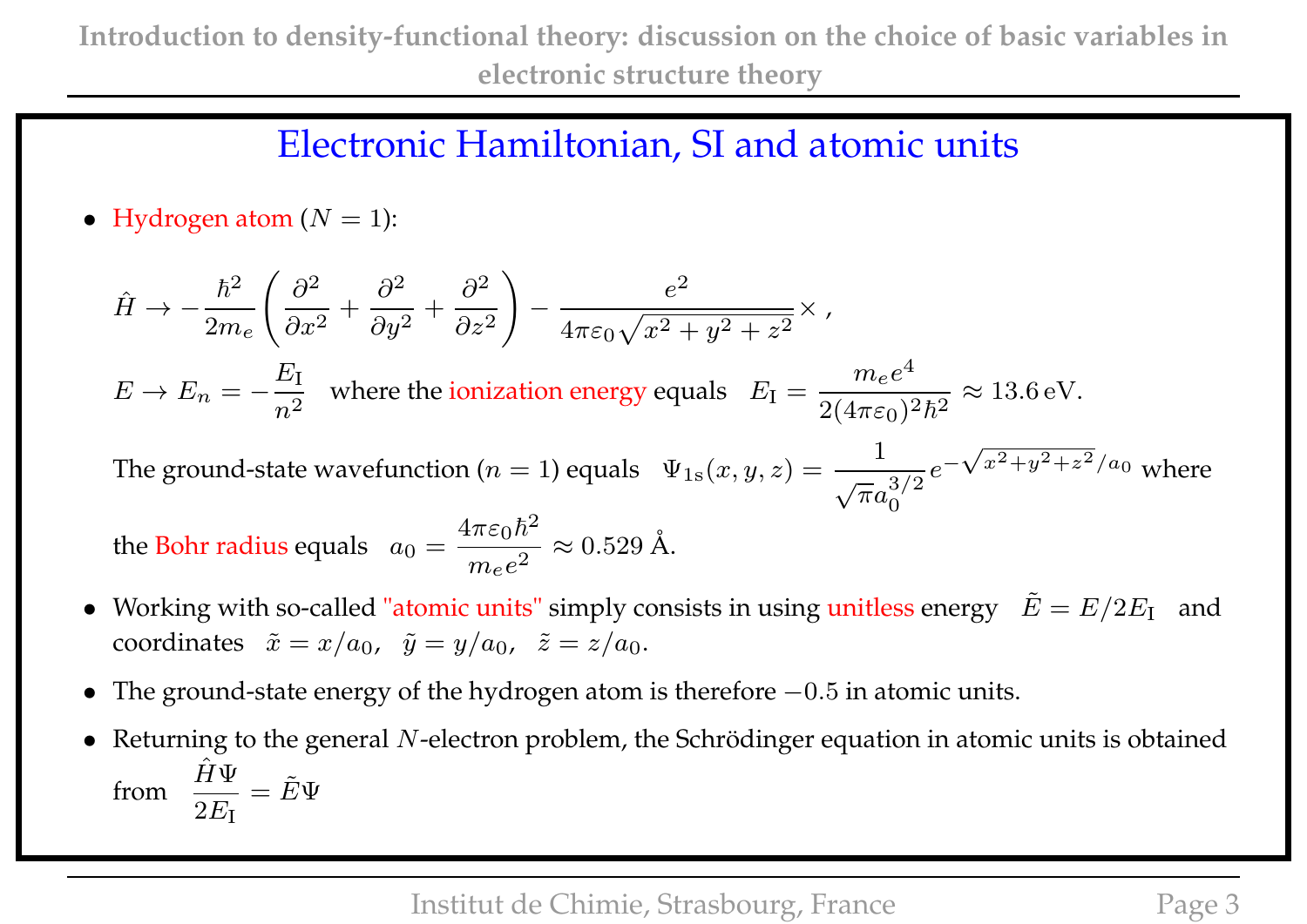#### Electronic Hamiltonian, SI and atomic units

• Change of variables in the wavefunction:

$$
\Psi(\mathbf{r}_1,\mathbf{r}_2,\ldots,\mathbf{r}_N)=\Psi(a_0\tilde{\mathbf{r}}_1,a_0\tilde{\mathbf{r}}_2,\ldots,a_0\tilde{\mathbf{r}}_N)=\tilde{\Psi}(\tilde{\mathbf{r}}_1,\tilde{\mathbf{r}}_2,\ldots,\tilde{\mathbf{r}}_N)=\tilde{\Psi}\Bigg(\frac{\mathbf{r}_1}{a_0},\frac{\mathbf{r}_2}{a_0},\ldots,\frac{\mathbf{r}_N}{a_0}\Bigg)
$$

Using  $\tilde{\Psi}$  rather than  $\Psi$  and the relations  $2E_I =$  $\hbar^2$  $m_e a_0^2$ 0 =  $e^2$  $4\pi\varepsilon_0a_0$ leads to

$$
\hat{T}/2E_{\rm I} \equiv \sum_{i=1}^{N} -\frac{a_0^2}{2} \left( \frac{\partial^2}{\partial x_i^2} + \frac{\partial^2}{\partial y_i^2} + \frac{\partial^2}{\partial z_i^2} \right) \equiv \sum_{i=1}^{N} -\frac{1}{2} \left( \frac{\partial^2}{\partial \tilde{x}_i^2} + \frac{\partial^2}{\partial \tilde{y}_i^2} + \frac{\partial^2}{\partial \tilde{z}_i^2} \right),
$$
\n
$$
\hat{W}_{\rm ee}/2E_{\rm I} \equiv \frac{1}{2} \sum_{i \neq j}^{N} \frac{a_0}{r_{ij}} \times \frac{1}{2} \sum_{i \neq j}^{N} \frac{1}{\tilde{r}_{ij}} \times,
$$

$$
\hat{V}_{\mathrm{ne}}/2E_{\mathrm{I}}\equiv\sum_{i=1}^{N}-\frac{Z_{A}a_{0}}{\left|\mathbf{r}_{i}-\mathbf{R}_{A}\right|}\times=\sum_{i=1}^{N}-\frac{Z_{A}}{\left|\mathbf{\tilde{r}}_{i}-\mathbf{\tilde{R}}_{A}\right|}\times
$$

• In the following we will simply drop the "tilde" symbol and denote  $\hat T/2E_{\rm I}$  as  $\hat T$ ,  $\hat W_{\rm ee}/2E_{\rm I}$  as  $\hat W_{\rm ee}$ ,  $\hat{V}_{\rm ne}/2E_{\rm I}$  as  $\hat{V}_{\rm ne}$ , and  $\hat{H}/2E_{\rm I}$  as  $\hat{H}$ .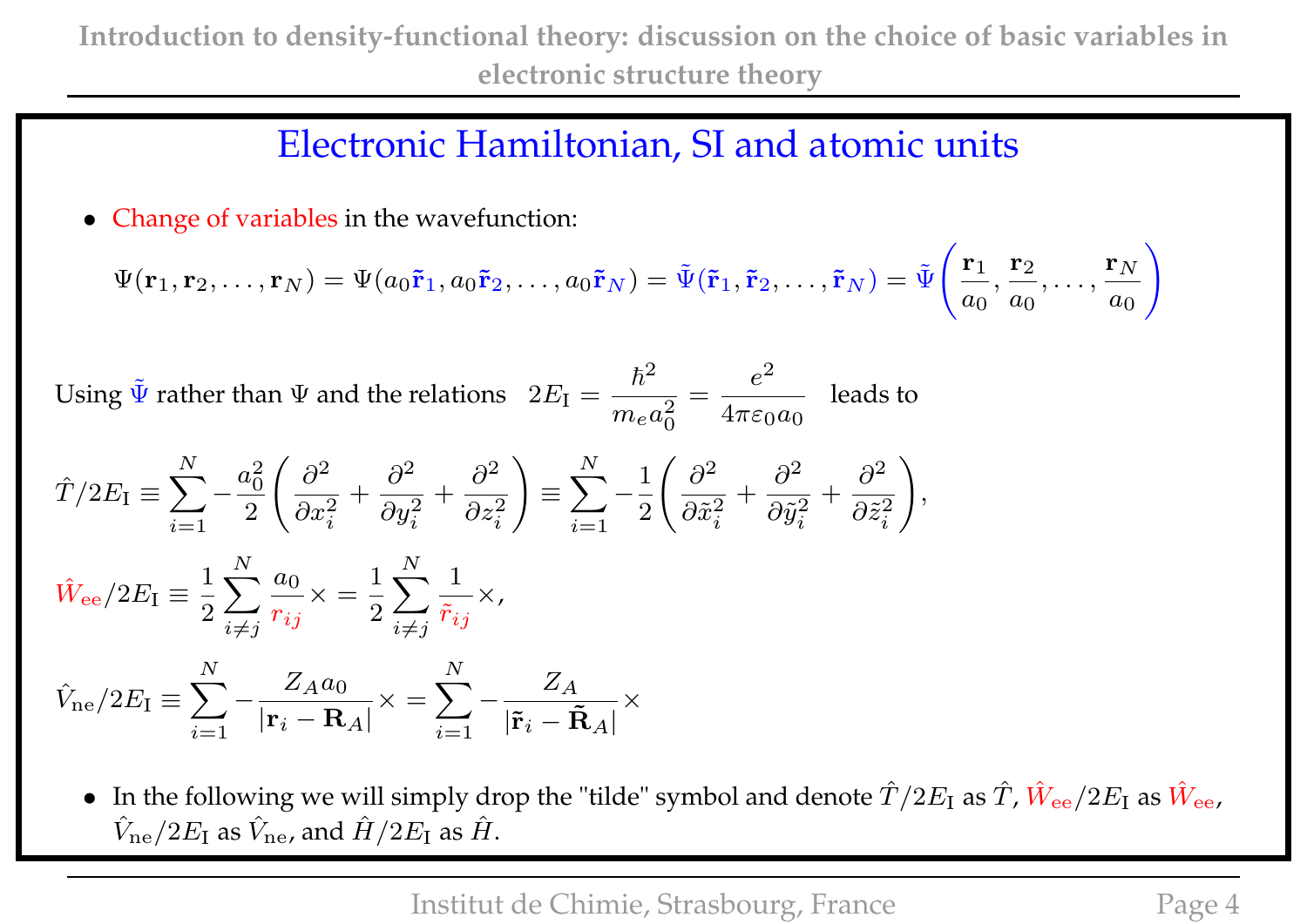# Variational principle for the ground state

• Let  $\{\Psi_I\}_{I=0,1,2,...}$  denote the exact orthonormal electronic ground-state ( $I=0$ ) and excited-state  $(I > 0)$  wavefunctions:

$$
\hat{H}|\Psi_I\rangle = E_I|\Psi_I\rangle, \quad \langle \Psi_I|\Psi_J\rangle = \delta_{IJ}
$$

- We assume for clarity that the ground state is non-degenerate:  $E_I > E_0$  when  $I > 0$ .
- We will use real algebra in the following (non-relativistic quantum chemistry)
- The exact ground-state energy can be expressed as

Ψ  $\langle \Psi | \hat{H} | \Psi \rangle = \langle \Psi_0 | \hat{H} | \Psi_0 \rangle$ 

where the minimization is restricted to normalized wavefunctions Ψ.

Proof: 
$$
\forall \Psi, |\Psi\rangle = \sum_{I} C_{I} |\Psi_{I}\rangle
$$
 and  $\langle \Psi | \hat{H} | \Psi \rangle - E_{0} \langle \Psi | \Psi \rangle = \sum_{I>0} C_{I}^{2} (E_{I} - E_{0}) \ge 0$ .

- Note that, if  $\Psi \neq \Psi_0$ , then  $\langle \Psi | \hat{H} | \Psi \rangle > E_0 \quad \leftarrow$  important result that will be used later on !
- The basic variable is here the electronic wavefunction  $→$  wavefunction theory
- Once the exact wavefunction  $\Psi_0$  is obtained, the electronic structure is completely known (any observable related to electrons can be described)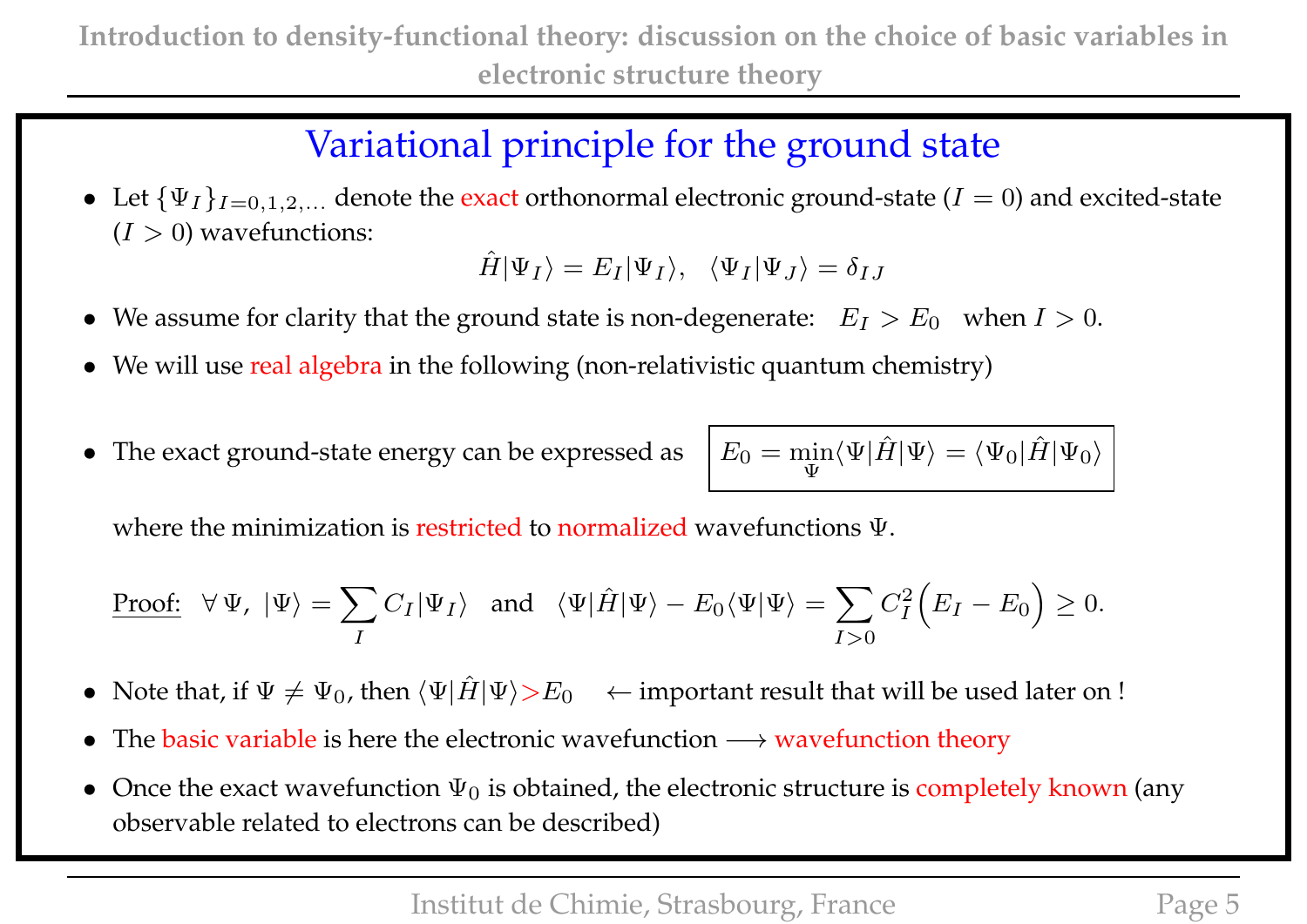# One-electron wavefunction

• Schrödinger theory: the quantum state of a single electron is written as

$$
|\Psi\rangle=\int_{\mathbb{R}^3} \mathrm{d}\mathbf{r}\,\Psi(\mathbf{r})|\mathbf{r}\rangle
$$

where  $\Psi(\mathbf{r})$  is the one-electron wavefunction (orbital) and  $|\mathbf{r}\rangle$  denotes the quantum state "the electron is at position r".

• Pauli theory: the spin of the electron is now considered as an additional degree of freedom. The quantum state of a single electron is then written as

$$
|\Psi\rangle = \int_{\mathbb{R}^3} \mathrm{d}\mathbf{r} \sum_{\sigma=\alpha,\beta} \Psi(\mathbf{r},\sigma) |\mathbf{r},\sigma\rangle
$$

where  $|\mathbf{r}, \alpha\rangle$  denotes the quantum state "electron at position r with spin up" and  $|\mathbf{r}, \beta\rangle$  corresponds to the state "electron at position r with spin down"

• In the non-relativistic case, a single electron will have a spin  $\sigma_0$  which is either up or down. The corresponding wavefunction  $\Psi^{\sigma_0}$  can then be written as a spin-orbital  $\Psi^{\sigma_0}(\mathbf{r},\sigma) = \Psi(\mathbf{r})\delta_{\sigma\sigma_0}$ .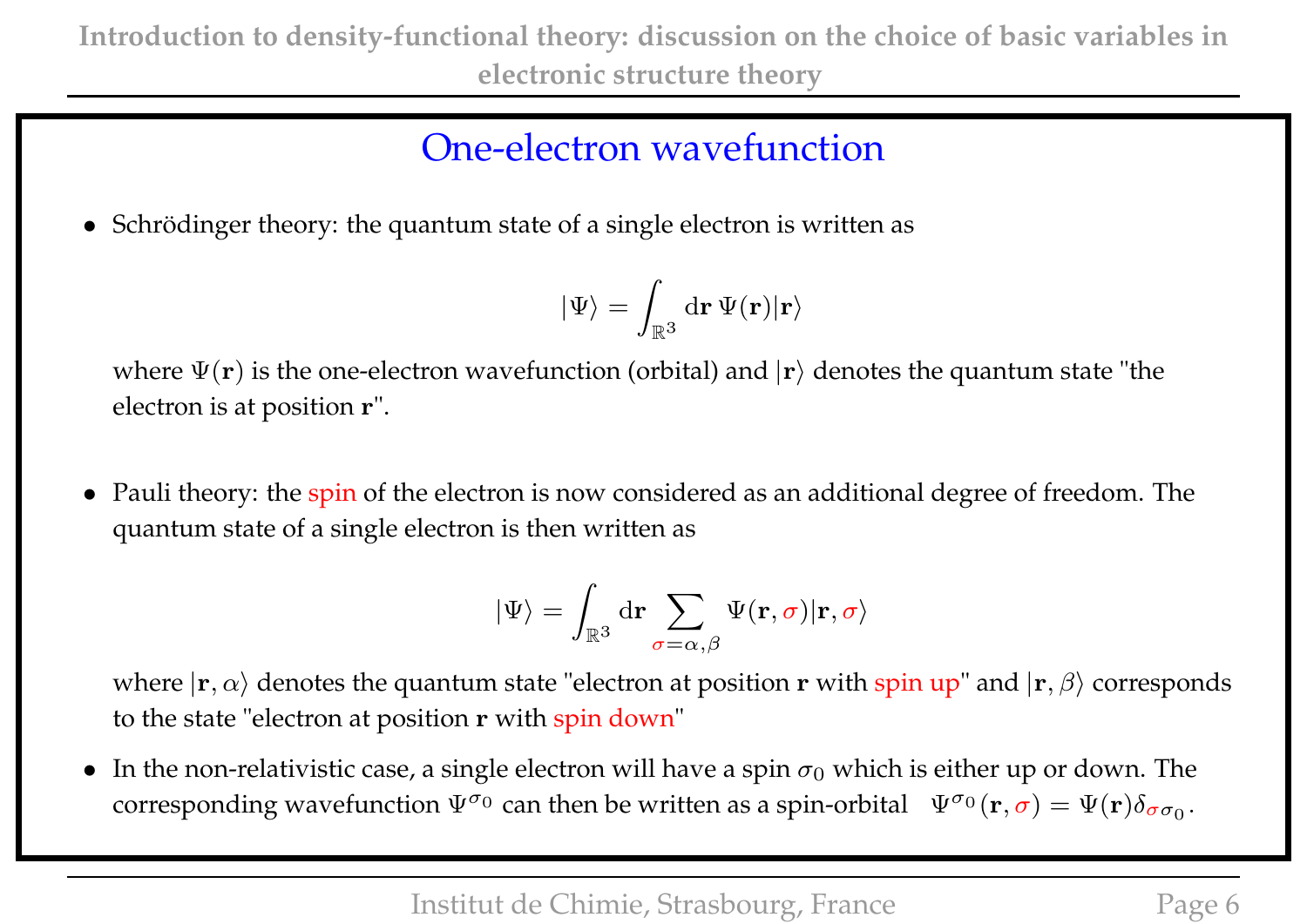**Introduction to density-functional theory: discussion on the choice of basic variables in electronic structure theory**

#### Two-electron wavefunction

• With the notations  $X = (\mathbf{r}, \sigma)$  and  $\int dX =$ Z  $\mathbb{R}^3$  $\mathrm{d}\mathbf{r}$   $\sum$  $\sigma{=}\alpha$  ,  $\beta$ ,

the one-electron quantum state in Pauli theory is simply written as

$$
|\Psi\rangle = \int \mathrm{d} X \, \Psi(X) |X\rangle
$$

• Two-electron case:

$$
|\Psi\rangle = \int \int dX_1 dX_2 \, \Psi(X_1, X_2)|1: X_1, 2: X_2\rangle
$$

where the two-electron quantum state  $|1: X_1, 2: X_2\rangle$  corresponds to "electron 1 in state  $|X_1\rangle$  and electron 2 in state  $|X_2\rangle$ "

• Since electrons cannot be distinguished, the states

 $|1: X_1, 2: X_2\rangle$  and  $|1: X_2, 2: X_1\rangle$ 

are equivalent from the experimental point of view.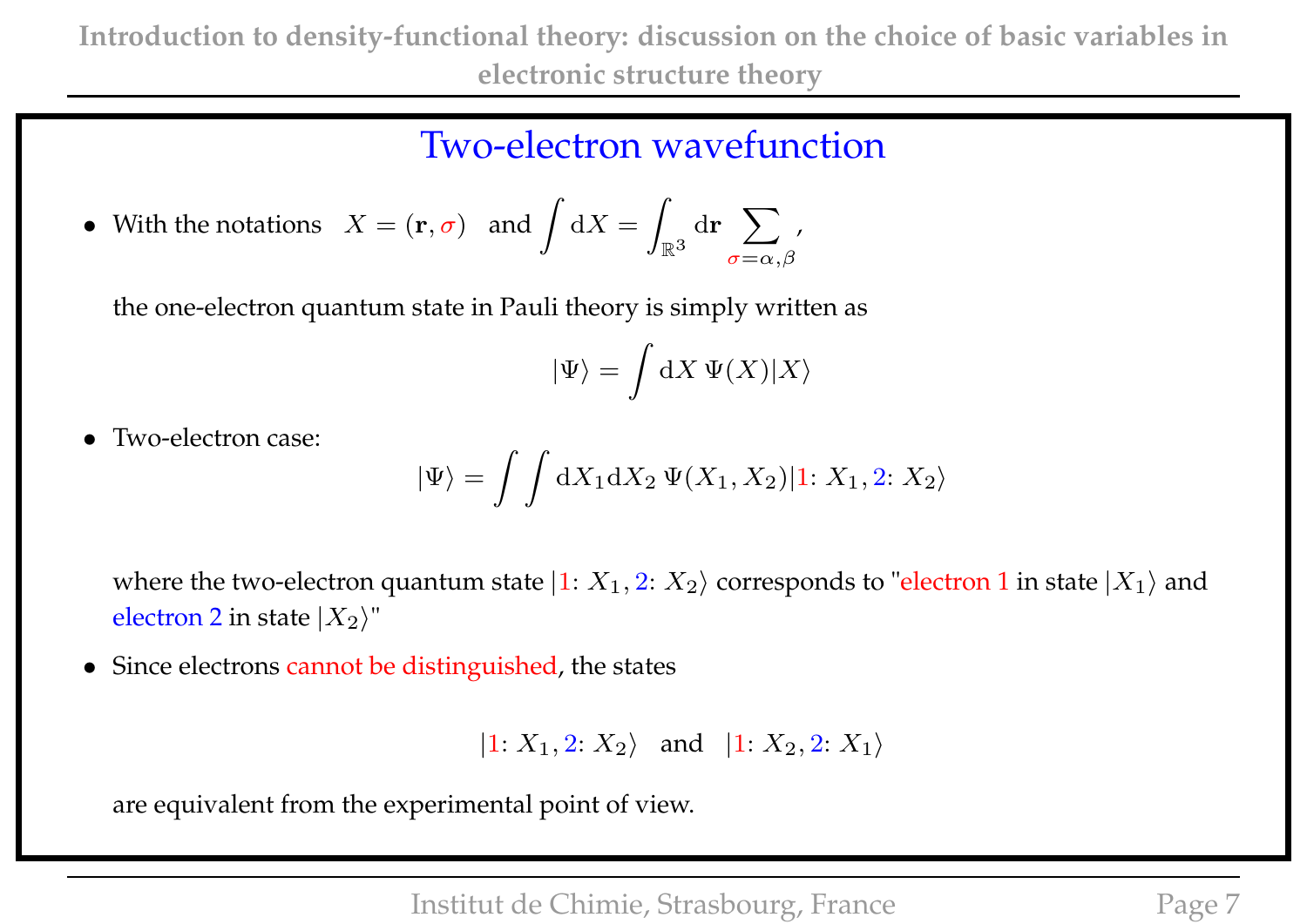### Two-electron wavefunction

- According to the Pauli principle, electron 1 and electron 2 cannot occupy the same state  $|X\rangle$ . In other words, the two-electron quantum state  $|1: X, 2: X\rangle$  is not physical.
- The latter is automatically removed from the theory when working in the basis of anti-symmetrized two-electron states:

$$
|1: X_1, 2: X_2\rangle = |1: X_1, 2: X_2\rangle_{\mathcal{A}} + |1: X_1, 2: X_2\rangle_{\mathcal{S}}
$$

where

$$
|1: X_1, 2: X_2 \rangle_{\mathcal{A}} = \frac{1}{2} \Bigg( |1: \boxed{X_1}, 2: X_2 \rangle - |1: X_2, 2: \boxed{X_1} \Bigg) \longrightarrow \text{ anti-symmetric (physical!)}
$$

and

$$
|1: X_1, 2: X_2\rangle_{\mathcal{S}} = \frac{1}{2} \Bigg( |1: \boxed{X_1}, 2: X_2\rangle + |1: X_2, 2: \boxed{X_1} \Bigg) \longrightarrow \text{ symmetric (not physical!)}
$$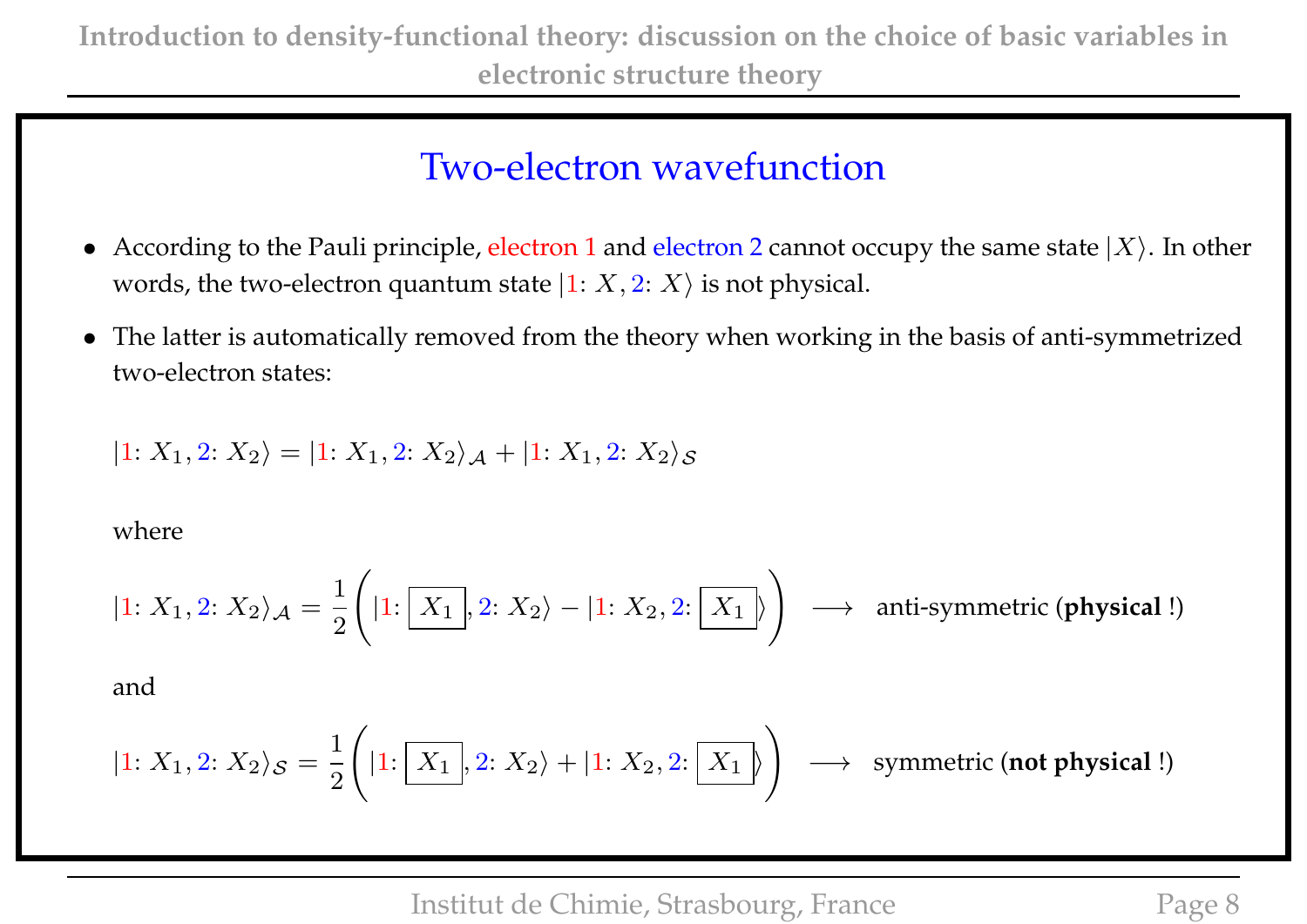### Two-electron wavefunction

• Physical two-electron state:

$$
|\Psi\rangle \rightarrow |\Psi_A\rangle = \iint dX_1 dX_2 \Psi(X_1, X_2)|1: X_1, 2: X_2\rangle_{\mathcal{A}}
$$

$$
= \iint dX_1 dX_2 \Psi_{\mathcal{A}}(X_1, X_2)|1: X_1, 2: X_2\rangle
$$

where the anti-symmetrized wavefunction equals

$$
\Psi_{\mathcal{A}}(X_1, X_2) = \frac{1}{2} (\Psi(X_1, X_2) - \Psi(X_2, X_1))
$$

• Anti-symmetrization condition:

$$
\Psi_{\mathcal{A}}(X_1, X_2) = -\Psi_{\mathcal{A}}(X_2, X_1)
$$

• Note that Slater determinants fulfill this condition. Consequently a linear combination of Slater determinants (as used in wavefunction theory) will also fulfill this condition.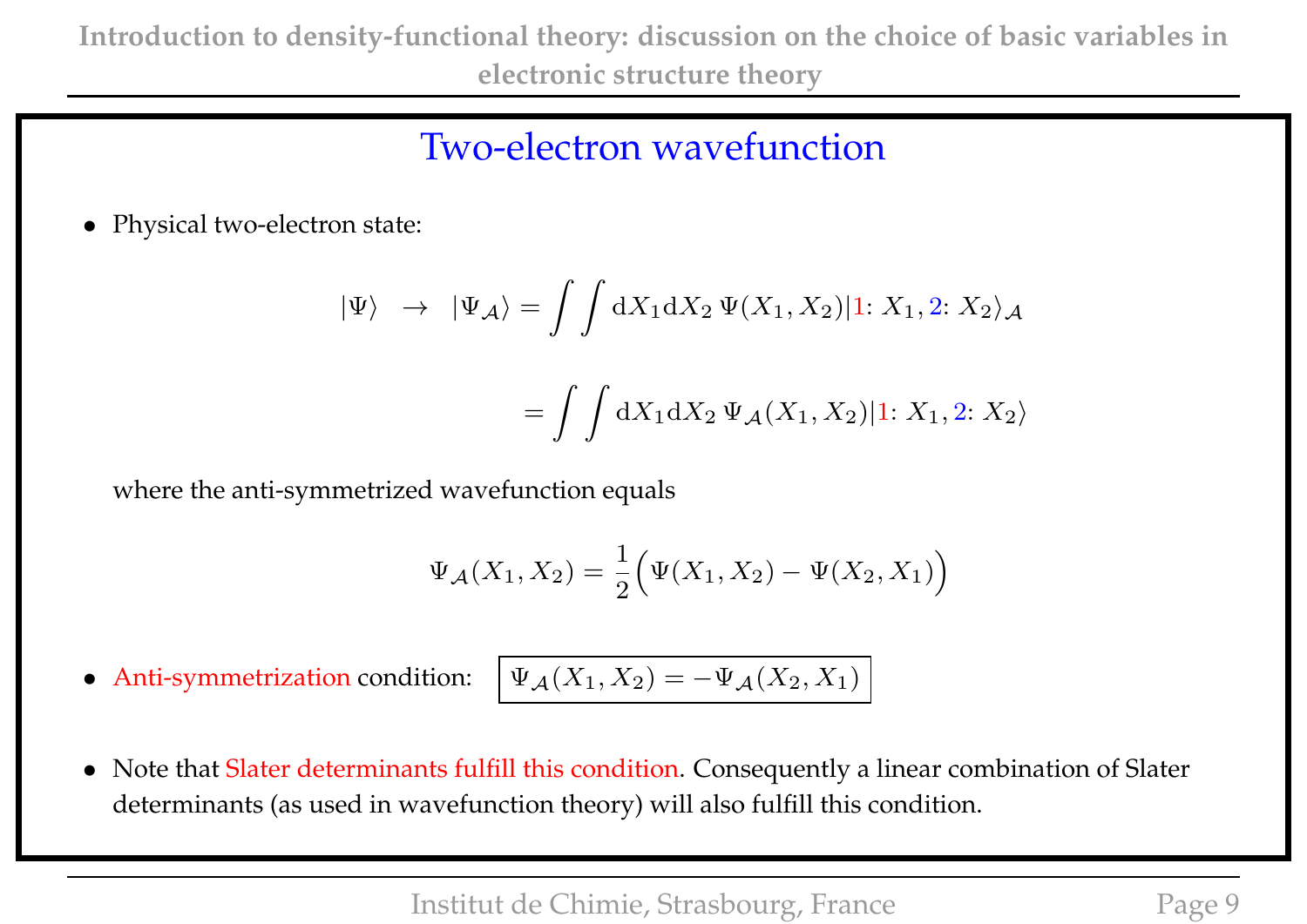#### wavefunction and densities: two-electron case

• A physical two-electron wavefunction should fulfill  $\Psi(X_1, X_2) = -\Psi(X_2, X_1)$ . In addition we want it to be normalized,

$$
\langle \Psi | \Psi \rangle = \int \int dX_1 dX_2 \, \Psi^2(X_1, X_2) = 1
$$

• Expectation value for the kinetic energy:

$$
\left[ \langle \Psi | \hat{T} | \Psi \rangle = -\frac{1}{2} \int_{\mathbb{R}^3} d\mathbf{r} \left[ \nabla_{\mathbf{r}'}^2 \left[ n_1(\mathbf{r}, \mathbf{r}') \right] \right]_{\mathbf{r} = \mathbf{r}'}
$$

where the spin-summed one-electron density matrix equals

$$
n_1(\mathbf{r}, \mathbf{r}') = 2 \sum_{\sigma_1 = \alpha, \beta} \int dX_2 \, \Psi(\mathbf{r}, \sigma_1, X_2) \Psi(\mathbf{r}', \sigma_1, X_2)
$$

• Expectation value for the nuclear-electron interaction energy:

$$
\langle\Psi| \hat{V}_{\rm ne} |\Psi\rangle = \int_{\mathbb{R}^3} {\rm d}{\bf r}\, v_{\rm ne}({\bf r})\, n({\bf r})
$$

where the electron density equals  $n(\mathbf{r}) = n_1(\mathbf{r}, \mathbf{r}) \rightarrow \mathbb{R}$  key quantity in DFT ...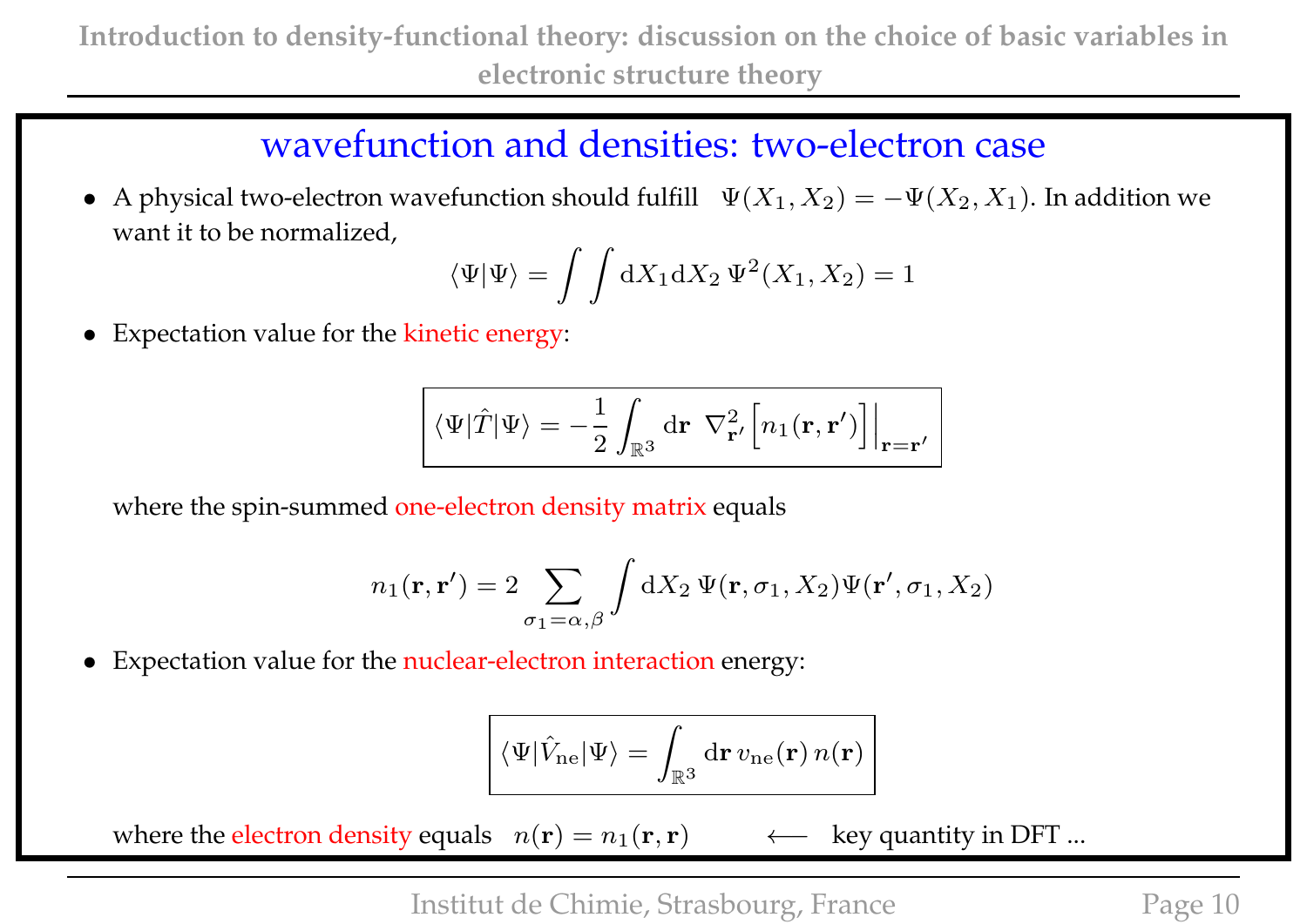• Expectation value for the electron-electron interaction energy:

$$
\left|\, \langle \Psi|\hat{W}_{\rm ee}|\Psi\rangle = \int_{\mathbb{R}^3}\int_{\mathbb{R}^3}{\rm d}\mathbf{r}_1{\rm d}\mathbf{r}_2\,\frac{n_2(\mathbf{r}_1,\mathbf{r}_2)}{r_{12}}\,\right|\,
$$

where  $r_{12} = |\mathbf{r}_1 - \mathbf{r}_2|$  and the spin-summed pair density equals

$$
n_2(\mathbf{r}_1, \mathbf{r}_2) = \sum_{\sigma_1, \sigma_2 = \alpha, \beta} \Psi^2(\mathbf{r}_1, \sigma_1, \mathbf{r}_2, \sigma_2)
$$

• Generalization to an arbitrary number  $N$  of electrons: a physical electronic quantum state should fulfill for  $1 \leq i < j \leq N$ ,

$$
|\Psi\rangle = \int \dots \int dX_1 \dots dX_N \ \Psi(X_1, \dots, X_i, \dots, X_j, \dots, X_N)|1 : X_1, \dots, i : X_i, \dots, j : X_j, \dots, N : X_N\rangle
$$
  
= 
$$
\int \dots \int dX_1 \dots dX_N \ \frac{1}{2} \times \Psi(X_1, \dots, X_i, \dots, X_j, \dots, X_N)
$$
  

$$
\times \Big( |1 : X_1, \dots, i : X_i, \dots, j : X_j, \dots, N : X_N\rangle - |1 : X_1, \dots, i : X_j, \dots, j : X_i, \dots, N : X_N\rangle \Big)
$$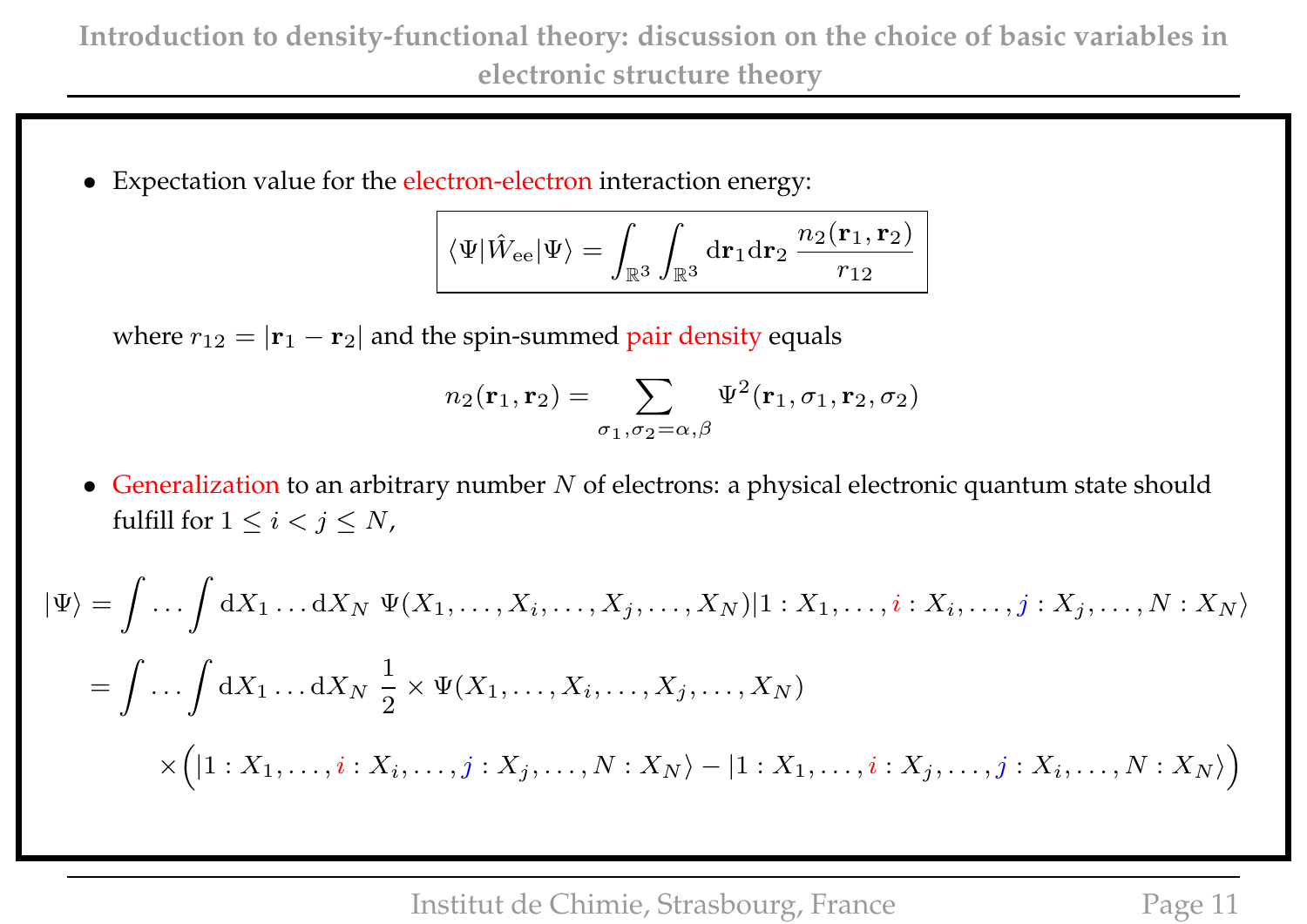thus leading to

$$
|\Psi\rangle = \int \dots \int dX_1 \dots dX_N \, \Psi_{\mathcal{A}}(X_1, \dots, X_i, \dots, X_j, \dots, X_N)|1 : X_1, \dots, i : X_i, \dots, j : X_j, \dots, N : X_N\rangle
$$

where the anti-symmetrized wavefunction  $\Psi_{\mathcal{A}}(X_1,\ldots,X_i,\ldots,X_j,\ldots,X_N)$  is equal to 1 2  $\sqrt{ }$  $\Psi(X_1,\ldots,X_i,\ldots,X_j,\ldots,X_N)-\Psi(X_1,\ldots,X_j,\ldots,X_i,\ldots,X_N)$  $\setminus$ 

• Therefore, for a physical N-electron wavefunction, the so-called "antisymmetry condition" associated with the permutation  $X_i \longleftrightarrow X_j$  should be fulfilled:

 $\Psi_{\mathcal{A}}(X_1,\ldots,X_i,\ldots,X_j,\ldots,X_N) = \Psi(X_1,\ldots,X_i,\ldots,X_j,\ldots,X_N)$ 

that is equivalent to,  $\forall X_1, \ldots, X_i, \ldots, X_j, \ldots, X_N$ ,

 $\Psi(X_1, \ldots, X_i, \ldots, X_j, \ldots, X_N) = -\Psi(X_1, \ldots, X_j, \ldots, X_i, \ldots, X_N)$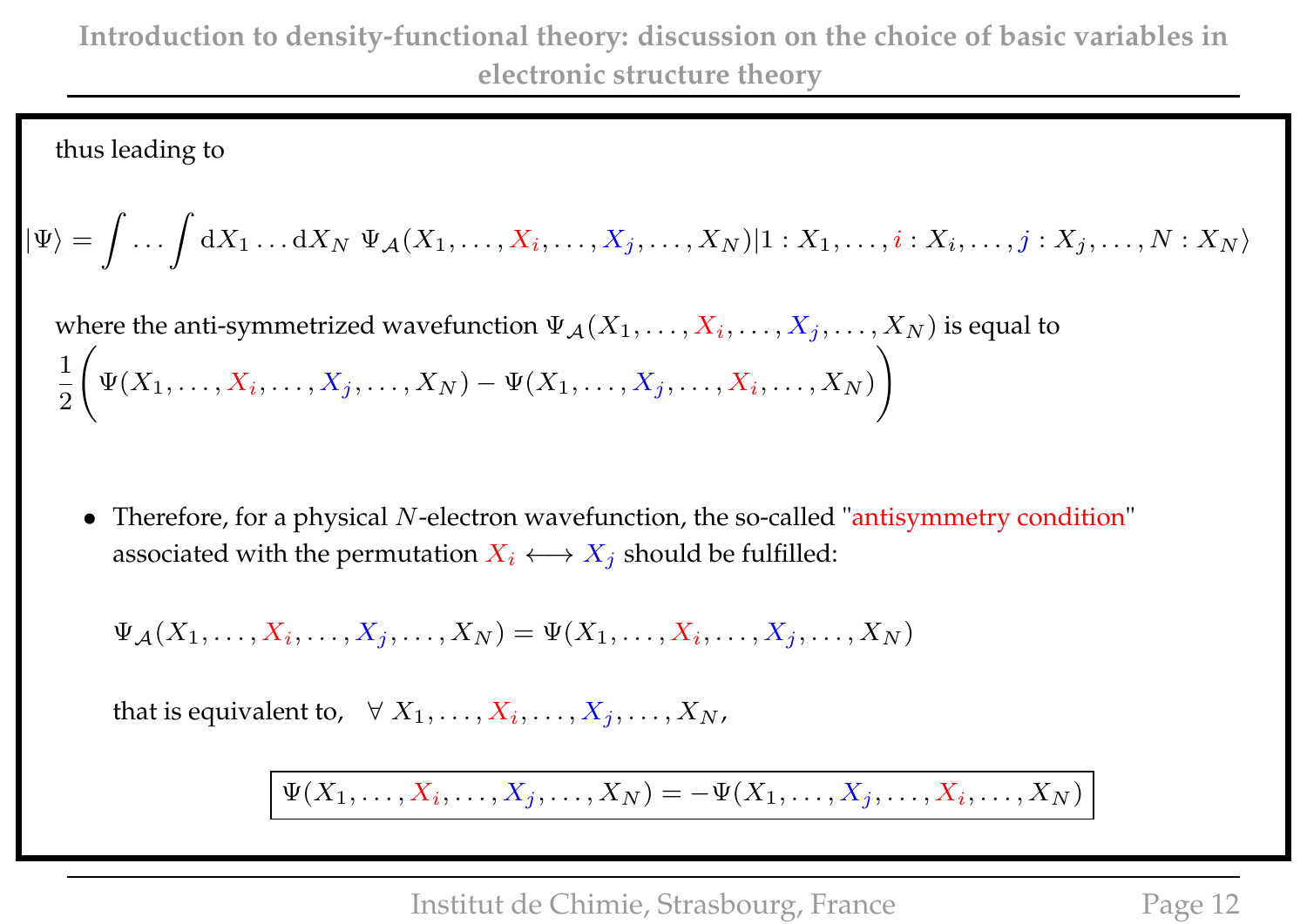**Introduction to density-functional theory: discussion on the choice of basic variables in electronic structure theory**

• Using the antisymmetry condition leads to

$$
\langle \Psi | \hat{T} | \Psi \rangle = -\frac{N}{2} \int \dots \int dX_1 \dots dX_N \ \Psi(X_1, \dots, X_N) \nabla_{\mathbf{r}_1}^2 \Psi(X_1, \dots, X_N)
$$
  

$$
\langle \Psi | \hat{V}_{ne} | \Psi \rangle = N \int \dots \int dX_1 \dots dX_N \ v_{ne}(\mathbf{r}_1) \times \Psi^2(X_1, \dots, X_N)
$$
  

$$
\langle \Psi | \hat{W}_{ee} | \Psi \rangle = \sum_{1 \leq i < j}^N \int \dots \int dX_1 \dots dX_N \ \frac{1}{r_{12}} \times \Psi^2(X_1, \dots, X_N)
$$

• Consequently, all expectation values can be written exactly like for two electrons, only the expressions for the densities and the density matrix change:

$$
n_2(\mathbf{r}_1, \mathbf{r}_2) = \frac{N(N-1)}{2} \sum_{\sigma_1, \sigma_2 = \alpha, \beta} \int \dots \int dX_3 \dots dX_N \, \Psi^2(\mathbf{r}_1, \sigma_1, \mathbf{r}_2, \sigma_2, X_3, \dots, X_N)
$$

$$
n_1(\mathbf{r}, \mathbf{r}') = N \sum_{\sigma_1 = \alpha, \beta} \int \ldots \int dX_2 \ldots dX_N \, \Psi(\mathbf{r}, \sigma_1, X_2, \ldots, X_N) \Psi(\mathbf{r}', \sigma_1, X_2, \ldots, X_N)
$$

$$
n(\mathbf{r}) = N \sum_{\sigma_1 = \alpha, \beta} \int \dots \int dX_2 \dots dX_N \, \Psi^2(\mathbf{r}, \sigma_1, X_2, \dots, X_N)
$$

• **Important conclusion**: the expectation value for the energy is a functional of the one-electron density matrix and the pair density.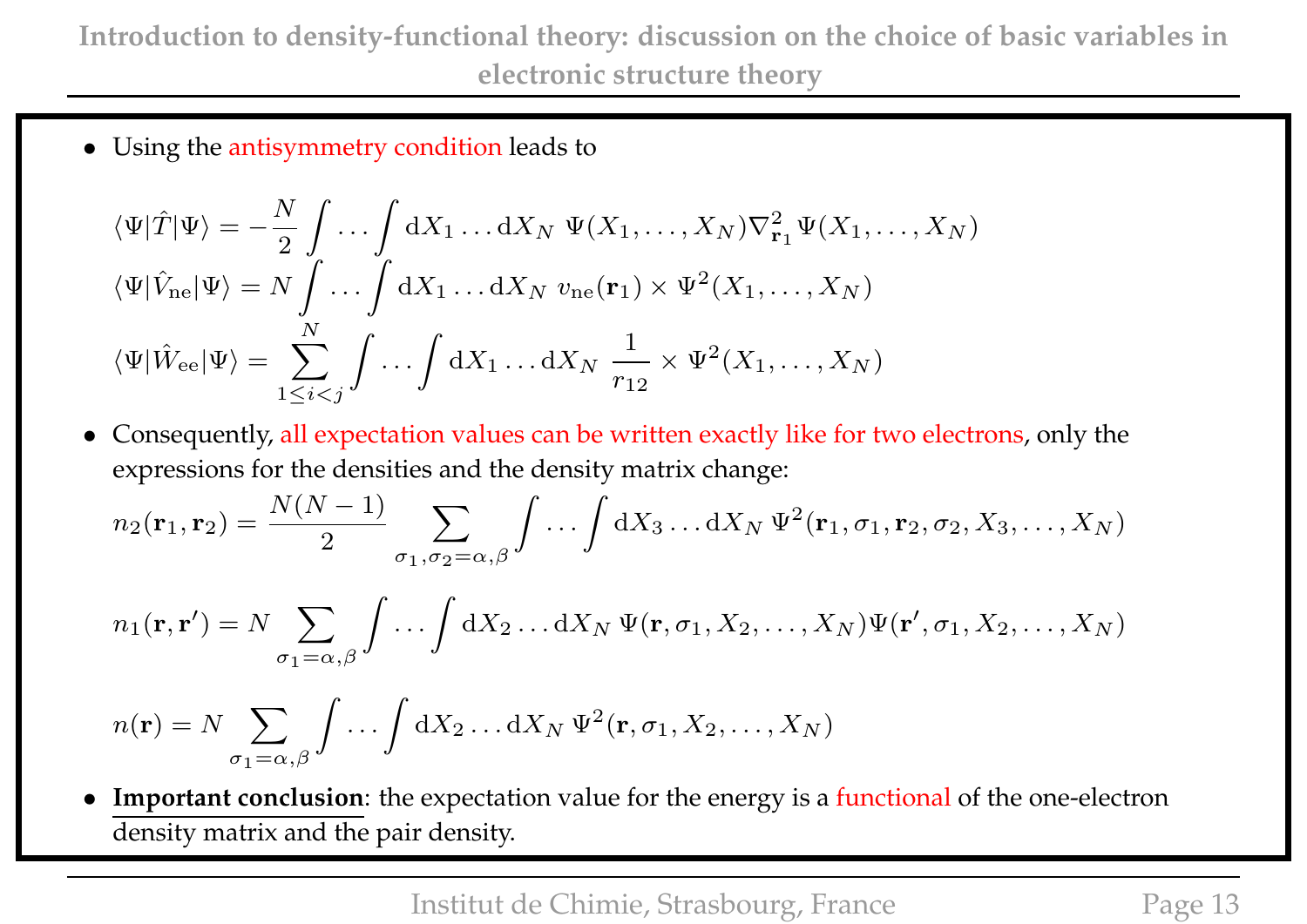### electron density and density operator

• It is sometimes convenient to introduce the so-called density operator

$$
\hat{n}(\mathbf{r}) \equiv \sum_{i=1}^{N} \delta(\mathbf{r} - \mathbf{r}_i) \times
$$

)× ← Dirac distribution !

for calculating the electron density.

• Since, by definition,  $\overline{\phantom{a}}$  $\mathbb{R}^3$  $\mathrm{d} \mathbf{r}_i \; f(\mathbf{r}_i) \delta(\mathbf{r} - \mathbf{r}_i) = f(\mathbf{r})$ , we obtain

$$
\boxed{n(\mathbf{r}) = \langle \Psi | \hat{n}(\mathbf{r}) | \Psi \rangle}
$$

• Consequently, the nuclear potential operator can be rewritten as

$$
\sum_{i=1}^{N} v_{\text{ne}}(\mathbf{r}_i) \times = \int_{\mathbb{R}^3} d\mathbf{r} \ v_{\text{ne}}(\mathbf{r}) \hat{n}(\mathbf{r})
$$

 $\bullet$  Thus, we recover the following useful result Ψ  $\overline{\phantom{a}}$  $\overline{\phantom{a}}$  $\sum$  $v_{\mathrm{ne}}(\mathbf{r}_i$  $) \times$  $\overline{\phantom{a}}$  $\overline{\phantom{a}}$ Ψ =

$$
\text{lt}\left\langle \Psi \middle| \sum_{i=1}^{N} v_{\text{ne}}(\mathbf{r}_i) \times \middle| \Psi \right\rangle = \int_{\mathbb{R}^3} d\mathbf{r} \ v_{\text{ne}}(\mathbf{r}) n(\mathbf{r})
$$

Institut de Chimie, Strasbourg, France Page 14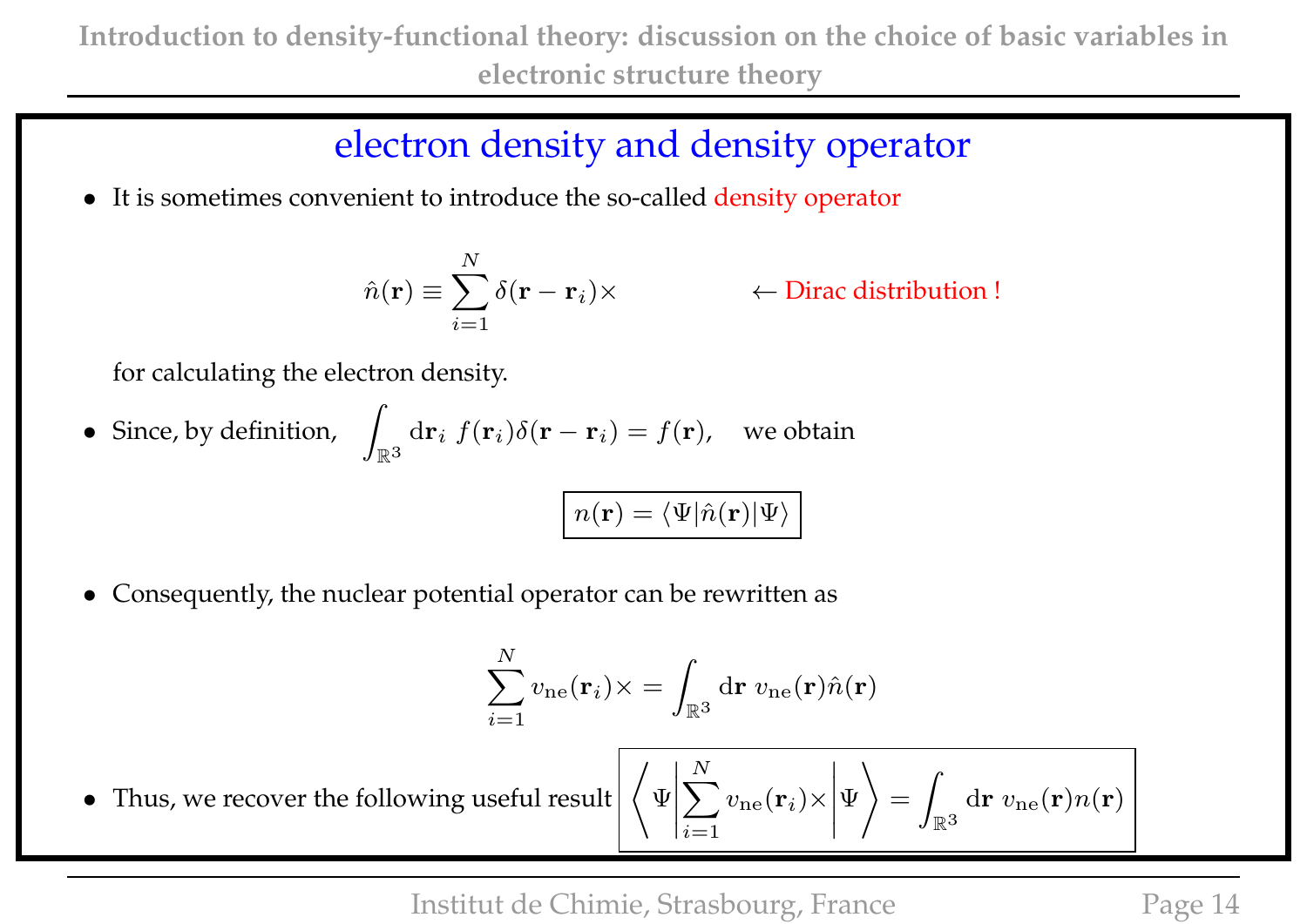# Density functions as basic variables

- What about using density functions rather than the wavefunction as basic variables?
- If so, how can we reach the exact ground-state energy ? Is there a variational formulation ?
- If so, a constrained minimization is required in order to obtain physical density functions:

$$
\int_{\mathbb{R}^3} \int_{\mathbb{R}^3} d\mathbf{r}_1 d\mathbf{r}_2 n_2(\mathbf{r}_1, \mathbf{r}_2) = \frac{N(N-1)}{2}
$$

$$
\int_{\mathbb{R}^3} d\mathbf{r} \, n_1(\mathbf{r}, \mathbf{r}) = \int_{\mathbb{R}^3} d\mathbf{r} \, n(\mathbf{r}) = N
$$

• We will show in the following that the exact ground-state energy  $E_0$  is a functional of the exact ground-state density  $n_0(\mathbf{r})$ , *i.e.* the one that is obtained from the exact ground-state wavefunction  $\Psi_0$  (first Hohenberg–Kohn theorem). Moreover, the electron density can be used as basic variable in order to reach  $n_0$  variationally (second Hohenberg–Kohn theorem).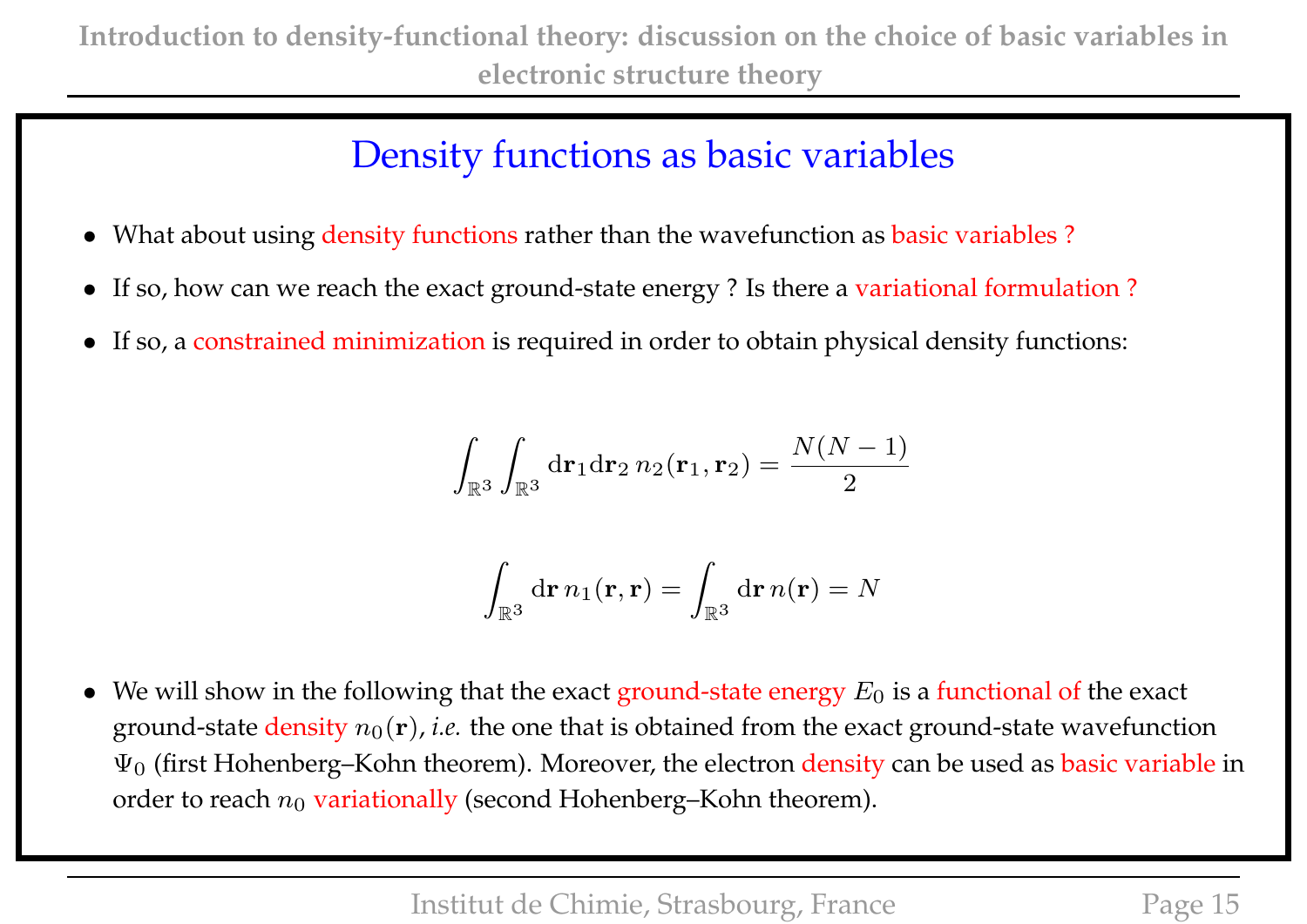**HK1**: There is a one to one correspondence between the local potential  $v(\mathbf{r})$ , up to a constant, and the non-degenerate ground-state density n(r) of the electronic Hamiltonian [*Phys. Rev.* **136**, B864 (1964)]

$$
\hat{H}[v] \equiv \hat{T} + \hat{W}_{\text{ee}} + \sum_{i=1}^{N} v(\mathbf{r}_i) \times
$$

Proof:

• 
$$
v(\mathbf{r}) \rightarrow \Psi[v]
$$
 ground state of  $\hat{H}[v] \rightarrow n_{\Psi[v]}(\mathbf{r})$ 

•  $n(\mathbf{r}) \rightarrow$  unique  $v(\mathbf{r})$  (up to a constant) so that the density of  $\Psi[v]$  equals  $n(\mathbf{r})$ ?

Let us assume that we can find two local potentials  $v(\mathbf{r})$  and  $v'(\mathbf{r})$  that differ by more than a constant and lead to the same ground-state density:

$$
n_{\Psi[v]}(\mathbf{r}) = n_{\Psi[v']}(\mathbf{r}) = n(\mathbf{r})
$$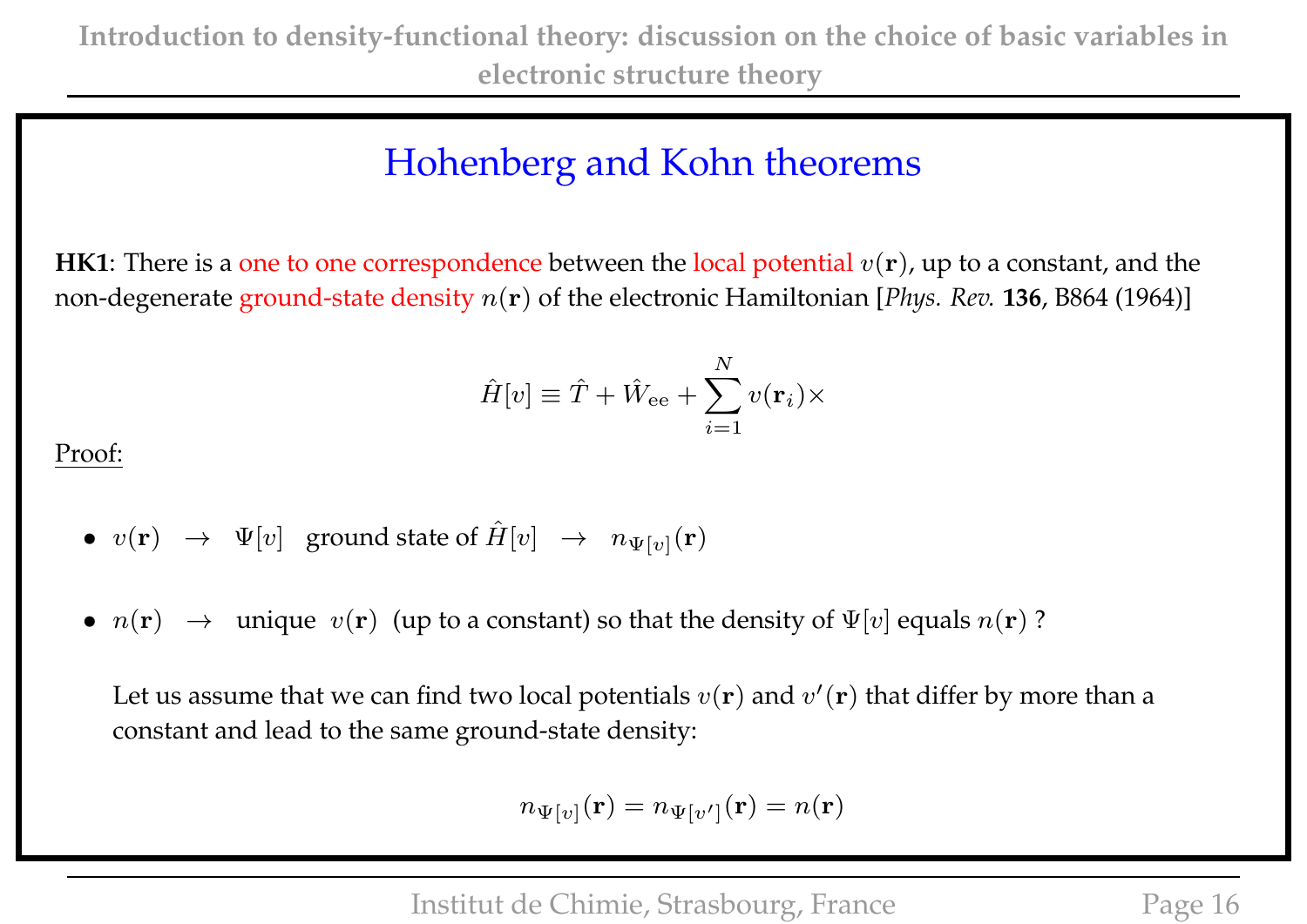$\bullet \ \ \Psi[v]$  cannot be equal to  $\Psi[v']$  otherwise for any values of  $X_1,\ldots,X_N$ :

$$
\hat{H}[v]\Psi[v](X_1,\ldots,X_N) = E[v]\Psi[v](X_1,\ldots,X_N)
$$
 and  
\n $\hat{H}[v']\Psi[v'](X_1,\ldots,X_N) = E[v']\Psi[v'](X_1,\ldots,X_N)$ 

thus leading to

$$
\left(\hat{H}[v] - \hat{H}[v']\right) \Psi[v](X_1, \dots, X_N) = \left(\sum_{i=1}^N v(\mathbf{r}_i) - v'(\mathbf{r}_i)\right) \times \Psi[v](X_1, \dots, X_N)
$$

$$
= \left(E[v] - E[v']\right) \times \Psi[v](X_1, \dots, X_N)
$$

In the particular case where  $\mathbf{r}_1 = \mathbf{r}_2 = \ldots = \mathbf{r}_N = \mathbf{r}$  we obtain for any  $\mathbf{r}$ 

$$
v(\mathbf{r}) - v'(\mathbf{r}) = (E[v] - E[v'])/N \longrightarrow \text{ constant (absurd!)}
$$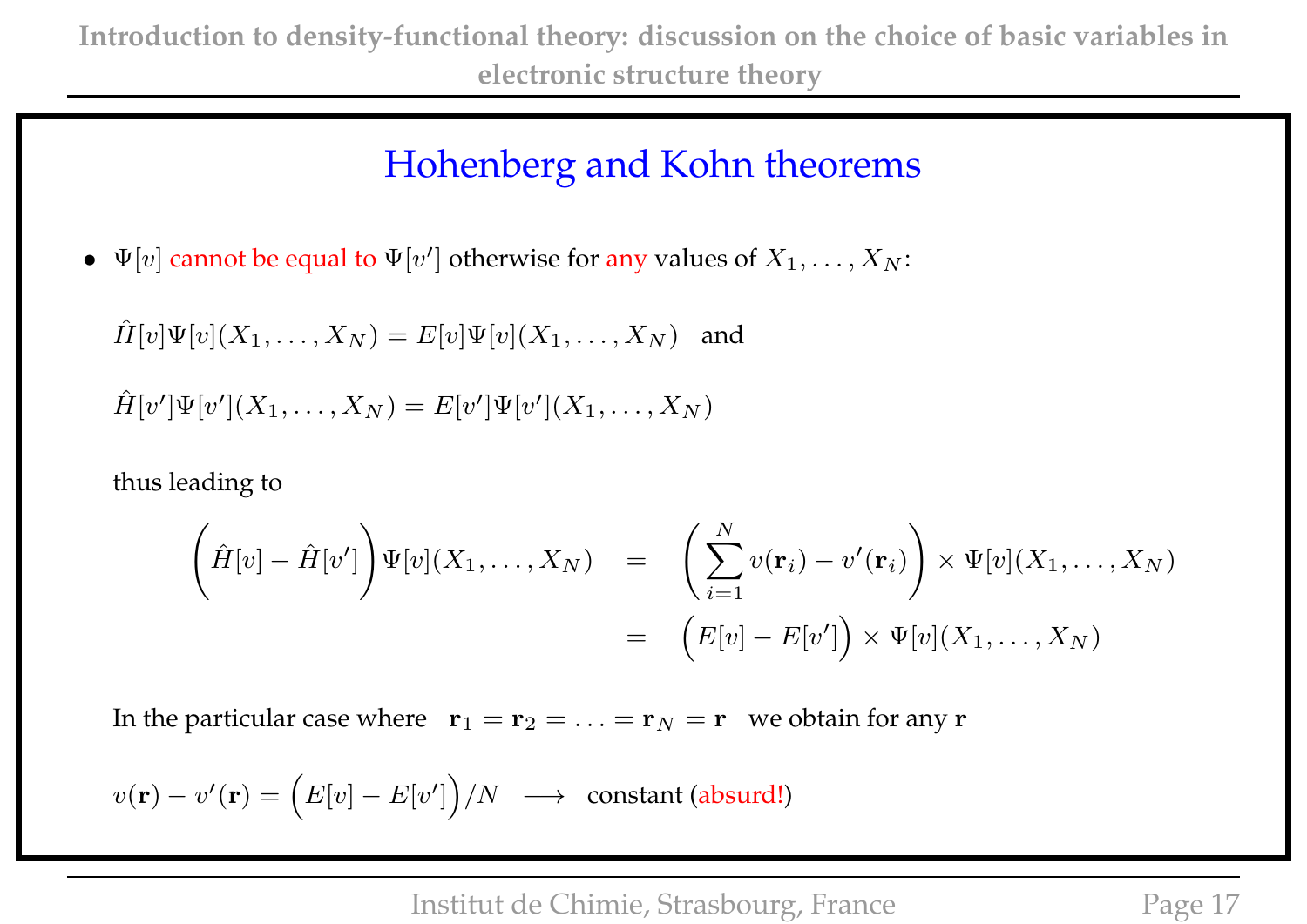• Non-degeneracy implies

 $\langle \Psi[v']|\hat{H}[v]|\Psi[v']\rangle > E[v]$  and  $\langle \Psi[v]|\hat{H}[v']|\Psi[v]\rangle > E[v']$ 

$$
\langle\Psi[v']|\hat{T} + \hat{W}_{ee}|\Psi[v']\rangle - \langle\Psi[v]|\hat{T} + \hat{W}_{ee}|\Psi[v]\rangle > \int_{\mathbb{R}^3} d\mathbf{r} \ v(\mathbf{r}) \ (n_{\Psi[v]}(\mathbf{r}) - n_{\Psi[v']}(\mathbf{r})) = 0
$$
  

$$
\langle\Psi[v']|\hat{T} + \hat{W}_{ee}|\Psi[v']\rangle - \langle\Psi[v]|\hat{T} + \hat{W}_{ee}|\Psi[v]\rangle < \int_{\mathbb{R}^3} d\mathbf{r} \ v'(\mathbf{r}) \ (n_{\Psi[v]}(\mathbf{r}) - n_{\Psi[v']}(\mathbf{r})) = 0 \ \ (!)
$$

• Conclusion:  $n_{\Psi[v]}(\mathbf{r}) \rightarrow v(\mathbf{r}) \rightarrow \Psi[v] \rightarrow E[v]$ 

the ground-state energy  $E[v]$  is a functional of the ground-state density  $n_{\Psi[v]}(\mathbf{r})$ 

$$
E[v] = E[n_{\Psi[v]}]
$$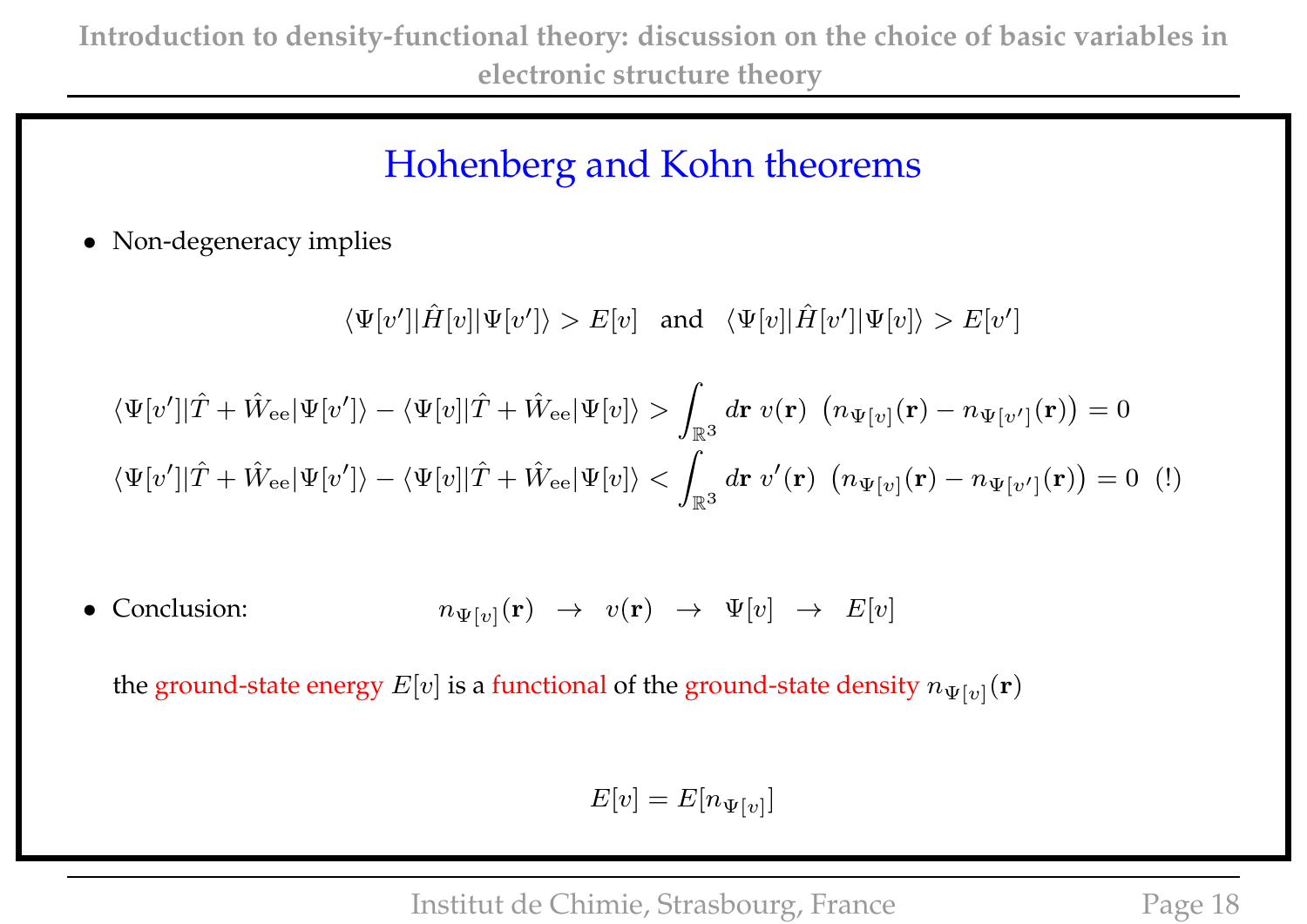**HK2**: The exact ground-state density  $n_0(\mathbf{r})$  of the electronic Hamiltonian

$$
\hat{H}[v_{\text{ne}}] \equiv \hat{T} + \hat{W}_{\text{ee}} + \sum_{i=1}^{N} v_{\text{ne}}(\mathbf{r}_i) \times
$$

minimizes the energy density functional  $E[n] = F[n] + \frac{1}{2}$  $\mathbb{R}^3$  $d{\bf r} \; v_{\rm ne}({\bf r})n({\bf r}),$ 

where the Hohenberg–Kohn universal functional  $F[n]$  is defined as

$$
F[n] = \langle \Psi[n] | \hat{T} + \hat{W}_{\text{ee}} | \Psi[n] \rangle,
$$

and the minimum equals the exact ground-state energy  $E_0$ :

$$
\min_n E[n] = E[n_0] = E_0
$$

Comment: we know from  $HK1$  that  $n$ 

$$
(\mathbf{r}) \rightarrow v[n](\mathbf{r}) \rightarrow \Psi[v[n]] = \Psi[n]
$$